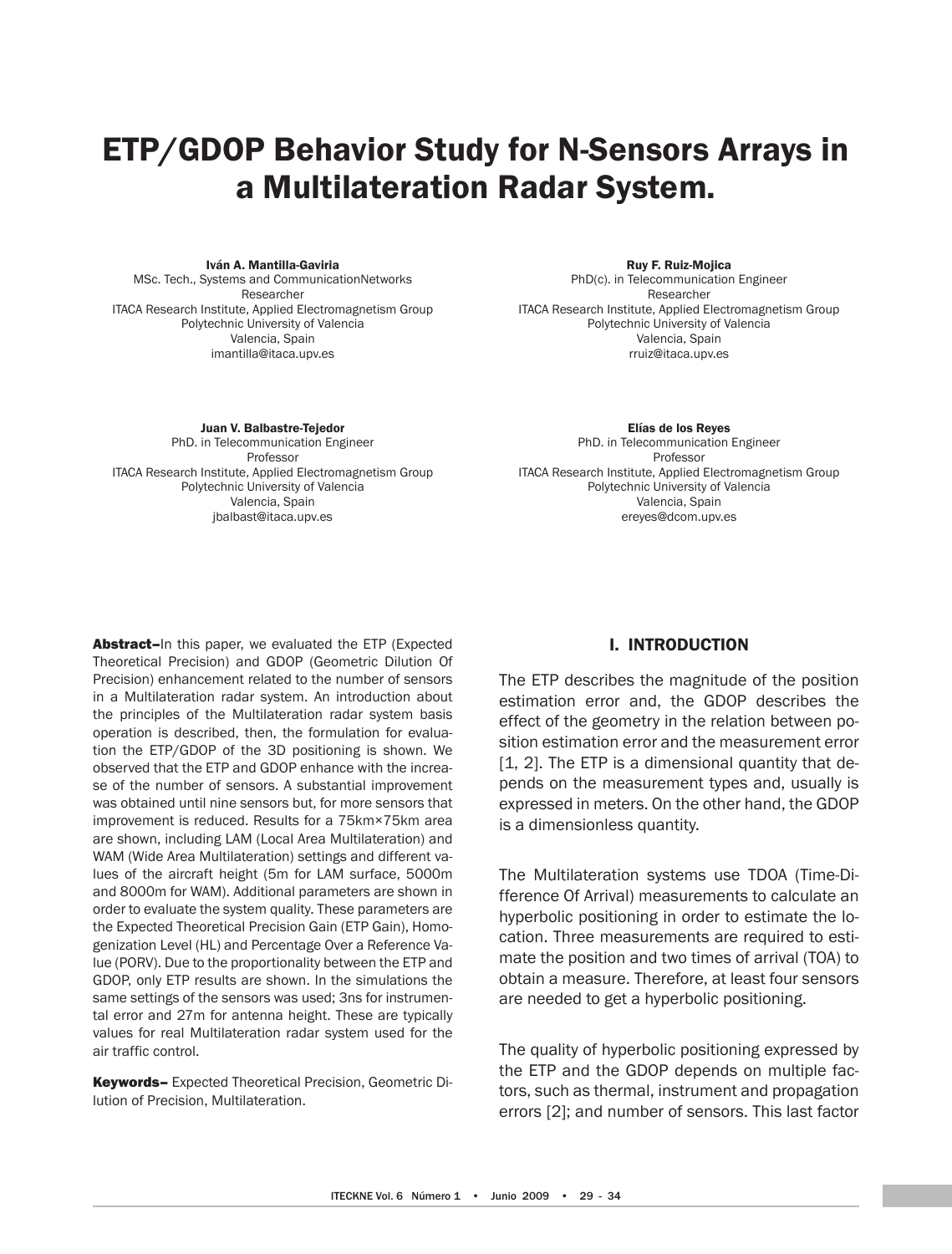ڭ

directly affects the Multilateration system cost; therefore, a maximum coverage with minimum number of sensors for the same system quality is desirable.  $\frac{1}{10}$  is the matrix of  $\frac{1}{10}$  is the matrix of  $\frac{1}{10}$  is the matrix of  $\frac{1}{10}$  is the matrix of  $\frac{1}{10}$  is the matrix of  $\frac{1}{10}$  is the matrix of  $\frac{1}{10}$  is the matrix of  $\frac{1}{10}$  is the matrix where  $\frac{1}{2}$  denotes the sum of the sum of the sum of the principal sum of the principal sum of the principal sum of the principal sum of the principal sum of the principal sum of the principal sum of the principal sum diagonal of matrix *A*. Parameter *c* is the vacuum instrumental error covariance matrix  $\mathbf{r}$  the matrix  $\mathbf{r}$  the matrix  $\mathbf{r}$  of the matrix  $\mathbf{r}$ 

When designing such a Multilateration system, it is useful to know the minimum number of sensors that estimate the position with the statutory precision.

Simulations have been carried out to evaluate the ETP/GDOP enhancement related to the number of sensors. According to [2, 3], the best geometric distribution is a polygon where sensors are equally spaced. A 3D positioning distribution is used with all sensors equally spaced into a circumference with radio r and one of them located in the center. **number of** system number of sensors and  $\alpha$ distance between sensor *n* and measure point. **n** is the system number of sensors and  $\alpha$  is the system number of sensors and  $\alpha$ distance between sensor *n* and measure point.

In the second part, ETP/GDOP equations, relations and their means are shown. In the third part, only ETP results are shown, since ETP and GDOP are proportionally direct and their graphics show the same behavior. As well, Homogenization Level and Percentage Over a Reference Value results are shown for values of Expected Theoretical Precision of 15m, 10m and 7m. distance between sensor *n* and measure point.

## II. ExPECTED THEORETICAL PRECISION (ETP) / GEOMETRIC DILUTION OF PRECISION (GDOP)

Defining sensor's position by the vector:

$$
S_i = [x_i \ y_i \ z_i] \tag{1}
$$

And coordinates of a space point by

$$
S_i = [x_i \ y_i \ z_i] \tag{2}
$$

The ETP is defined by [1]:

$$
ETP = \boxed{\text{trace } [c^2 (F^T H^T N^{-1} H F)^{-1} ] \quad (m)} \tag{3}
$$

Where trace(A) denotes the sum of the principal diagonal of matrix A. Parameter c is the vacuum speed of light ( m/s), F is the matrix of geometry, N the difference matrix of the instrumental error

covariance matrix of the sensors and, H is the um matrix of differences. F, N and H are defined by:<br>y is covariance matrix of the sensors and, H is the instrumental error covariance matrix  $\mathcal{A}$  the covariance matrix  $\mathcal{A}$ st; covariance matrix of the sensors and, H is the diagonal of matrix *A*. Parameter *c* is the vacuum st; covariance matrix of the sensors and, H is the sum of the sum of the sum of the principal sum of the principal sum of the sum of the principal sum of the sum of the principal sum of the principal sum of the principal s and *H* are defined by: ost; covariance matrix of the sensors and, H is the vacuum covariance matrix of the sensors and, H is the  $\overline{a}$  by  $\overline{a}$ ost; covariance matrix of the sensors and, H is the matrix of the matrix of the matrix of the matrix of the matrix of the matrix of the matrix of the matrix of the matrix of the matrix of the matrix of the matrix of the ma

speed of light (3ݔ10<sup>8</sup> m/s), *F* is the matrix of

speed of light (3ݔ10<sup>8</sup> m/s), *F* is the matrix of

The ETP is defined by  $\frac{1}{2}$  is defined by  $\frac{1}{2}$ 

n, it  
\n
$$
F = \begin{bmatrix} \frac{(R_o - S_1)^T}{D_{o1}} \\ \vdots \\ \frac{(R_o - S_n)^T}{D_{on}} \end{bmatrix}_{n \times 3}
$$
 (4)

n is the system number of sensors and  $D_{_{on}}$  is the distance between sensor n and measure point. pumber of conco distance between sensor n and measure point. ێ system numl ween ser ۑ ۑ s the .<br>ب ູ svstem ڭ petween ser ۑ .<br>الا er o<br>\*<br>3 h is the system number of sensors and  $\,D\,$   $\,$  is the any distance between sensor n and measure point.

er.

\n
$$
N = H N_{\epsilon} H^T |_{(n-1) \times (n-1)} \tag{5}
$$

$$
\begin{array}{llll}\n\text{int,} & & & \\
\text{OP} & & & \\
\text{well} & & & \\
\text{Its} & & & \\
\text{Its} & & & \\
\text{Its} & & & \\
\end{array} \qquad\n\begin{array}{llll}\n\sigma_1^2 & 0 & \cdots & \cdots & 0 \\
0 & \sigma_2^2 & 0 & \cdots & \vdots \\
\vdots & 0 & \sigma_3^2 & 0 & \vdots \\
\vdots & \vdots & 0 & \ddots & 0 \\
0 & \cdots & \cdots & 0 & \sigma_n^2\n\end{array}\n\qquad\n\begin{array}{llll}\n\end{array}\n\tag{6}
$$

 $\sigma_n$  is sensor-n instrumental error (rms) *n*<sub>c</sub> is sensor-*n* instrumental error (rms)  $\frac{1}{2}$  $\frac{1}{2}$ ∫inst  $\overline{\phantom{a}}$  $\eta$  is sensor-n instrumental error (rms)  $\sigma$  $\sigma_{\rm n}$  is sansor-n instrumer ار<br>ا  $\sigma_n\hspace{-3mm}/$  is sensor-n instrumental error (rms)  $\mathcal{L}(\mathcal{L})$  and  $\mathcal{L}(\mathcal{L})$  is defined by:  $\mathbf{v}_n$  is sensor-n instrumental error (rms)

ߪ݊ is sensor-*n* instrumental error (rms)

ߪ݊ is sensor-*n* instrumental error (rms)

$$
GDOP = \frac{ETP}{c\sigma_s} \tag{7}
$$

$$
c\sigma_{s}
$$
 is the system mean-square error, where

$$
\sigma_s = \sqrt{\frac{1}{n} \sum_{i=1}^n \sigma_i^2}
$$
\n(8)

The ETP gives information about the precision of ݊ the position estimation in a point of space, for a fixed sensor geometric configuration and instruthe position estimation in a point of space, for a<br>fixed sensor geometric configuration and instru-<br>mental errors. This parameter is very helpful for it the preci<br>nt of space<br>ration and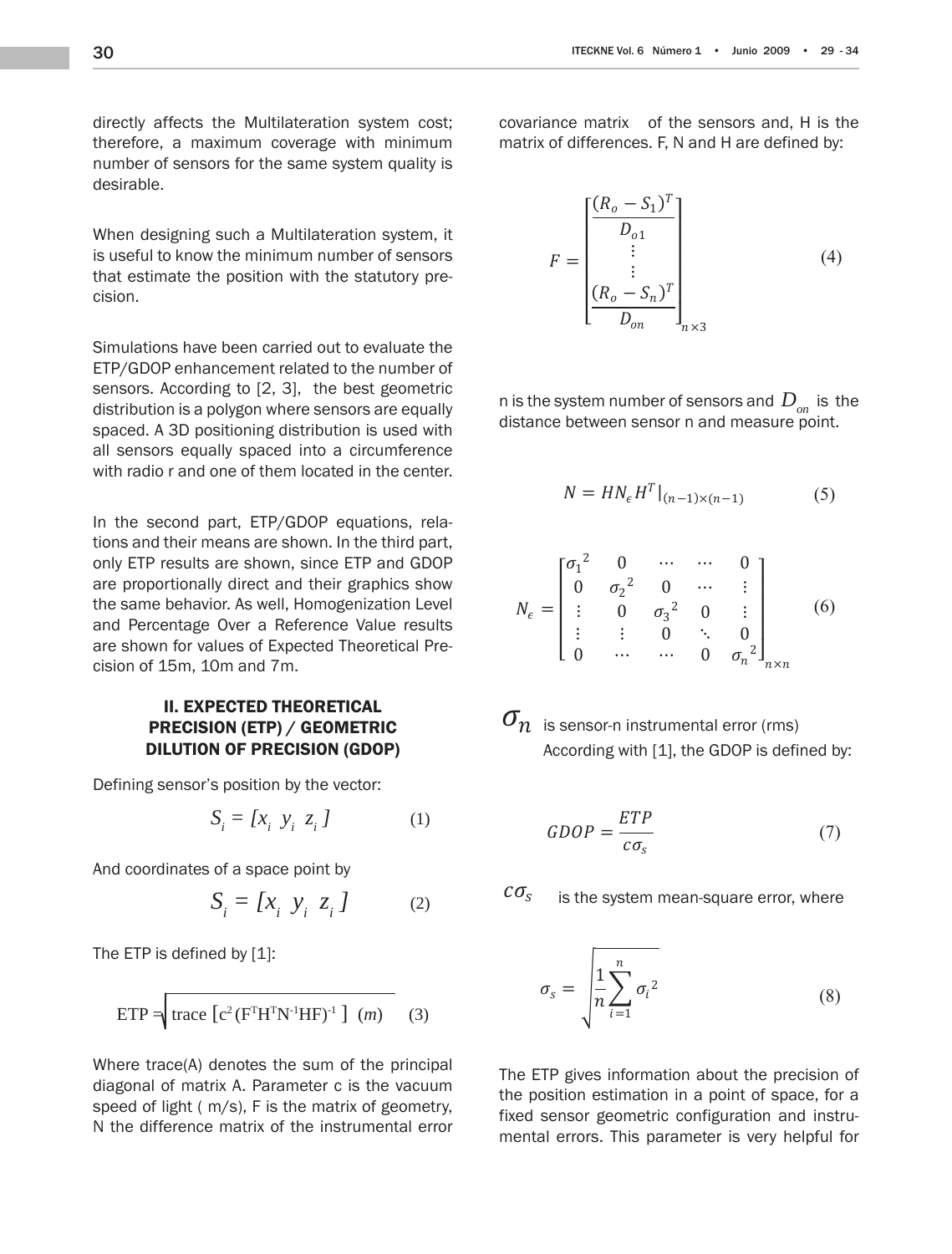system reliability studies in order to know precision degradation due to fails of some elements in  $\frac{15}{10}$ the system.  $\frac{1.45}{1.45}$ 

precision degradation due to fails of some elements

The GDOP describes how much affects sensors  $\frac{1.35}{1.35}$ geometry to position estimation. Because it is a  $\frac{13}{6}$ dimensionless quantity, its numeric results have dimensionless quantity, its numeric results have  $\frac{12}{1.8}$ cribes from an optimum to a bad estimation. This  $\begin{bmatrix} 1 & 1 \\ 1 & 2 \end{bmatrix}$ scale depends on the environment operational scale depends on the environment operational steaded in the system. If it is LAM (Local Area Multilateration), it will have a correspondence with numeric values and if it is WAM (Wide Area Multilateration) it will Fuente: Los au and the it is WAM (Wide Area Multilateration) it will have another correspondence. Generally the prehave another correspondence. Generally the precision required for LAM is higher than the one required for WAM. The GDOP is very helpful for system design.  $\mathbb{R}^n$  is very helpful for system design.

## III. RESULTS III. RESULTS

Figure 1. shows a 75km×75km area over which  $\frac{12}{10}$ simulations were done. Also, it shows a circumfesimulations were done. Also, it shows a circumfe-<br>rence with radio r where sensors were located. The area has been divided into two zones, one for LAM and other for WAM.<br>
Located into the area has been divided into the contract into the set of an intervention of a set of an intervention of all the set of an intervention of all the set of an intervention of an interve



Fuente: Los autores

Instrumental error of 3ns and antenna height of than nine 27m were used for all sensors. 27m were used for all sensors.

## A. ETP evaluation for points A, B y C.

*Point A height is 5m (LAM, surface)*, for point B is 5000m (WAM) and for point C is 8000m (WAM). **A** defined by





Fuente: Los autores





Fuente: Los autores



FIG. 4. ETP FOR POINT C.

Fuente: Los autores

Figures 2-4 show that the ETP enhance with the number of sensors (lower ETP). However, for more than nine sensors the precision increment is stabilized and the obtained values do not justify the increment in the number of sensors.

In order to validate the above affirmation, ETP gain (or precision gain) for using sensors or sensors is defined by: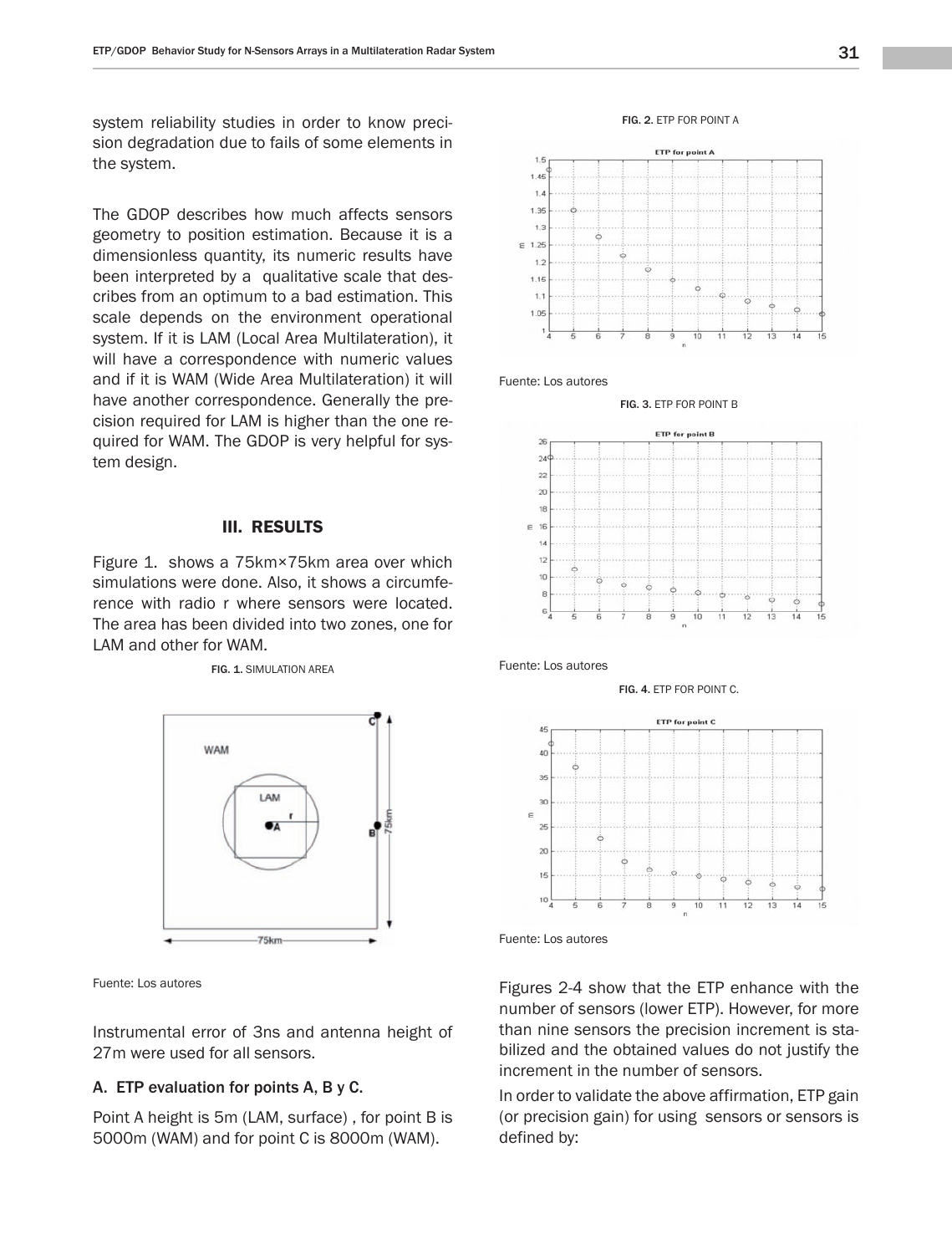$$
Gain_{ij} = \frac{ETP_i - ETP_j}{ETP_i} \times 100 \quad (\%) \tag{9}
$$

gain (or precision gain) for using sensors or using sensors or using sensors or using sensors or using se

Figures 5-7 show for points A, B and C. Figures 5-7 show Gain for points *A, B* and *C*.

#### FIG. 5. ETP GAIN FOR POINT A



Fuente: Los autores

FIG. 6. ETP GAIN FOR POINT B



Fuente: Los autores

FIG. 7. ETP GAIN FOR POINT C



Fuente: Los autores

A minimum ETP gain is observed in point A (figure 5) because this is the optimum point of the evaluated area [2]. For point B, 66% of enhance is obtained when increasing from four to nine sensors. Finally, for point C 62% ETP gain is obtained.

## B. ETP evaluation over a circumference of radio rm

FIG. 8. ETP FOR THE CIRCUMFERENCE WITH RM=1000M AND HEIGHT=100M.



### Fuente: Los autores ruente. Los autores

In figure 8 is observed that precision is enhanced by the number of sensors in the system, but with a low gain. The reason is due to rm=1000m is a LAM perimeter very near to central point (optimum point).

In figures 9 and 10, an enhance precision is observed when number of sensors increase in the system, with a high ETP gain. In these cases, a fluctuation in a range of values can be seen. This fluctuation is equally minimized when the increment of number of sensors.

For nine sensors, similar to part A, a stabilization in the ETP gain is observed and for ten sensors the enhance grade is very small.



Figrua 9. ETP FOR THE CIRCUMFERENCE WITH RM=25000 AND HEIGHT=5000M.

Fuente: Los autores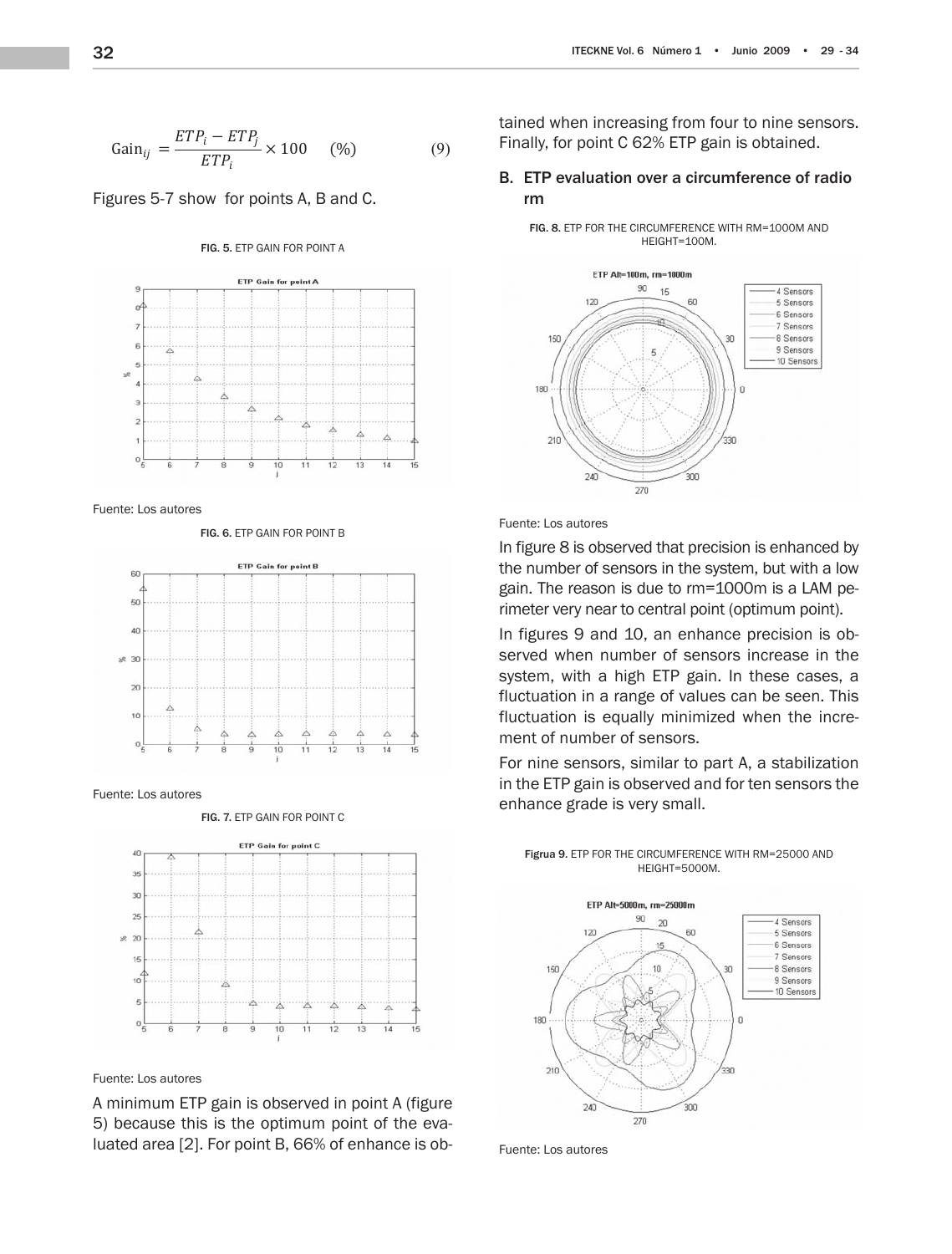FIG. 10. ETP FOR CIRCUMFERENCE RM=35000M AND HEIGHT=8000M



A homogenization level (HL) in the precision of a A homogenization level (*HL*) in the precision of a A homogenization level (*HL*) in the precision of a system with  $i$  sensors is defined as

$$
HL_i = \frac{ETP_{min}}{ETP_{max}}\tag{10}
$$

And the Percentage Over a Reference Value for the ETP of a system with sensors is defined as:

$$
PORV_i = \frac{Total\ points\left\{ETP \le ETP_{ref}\right\}}{Total\ points}
$$
(11)

The Homogenization Level indicates the fluctuation The Homogenization Level indicates the minimization of the Expected Theoretical Precision when the number of sensors increases. The Percentage Over a Re ference Value shows the covered points percentage with a precision stipulated. points percentage with a precision superiated.  $\overline{\phantom{a}}$  covers percentage with a precision stipulated  $\frac{1}{2}$ 

The optimal system is the one that has  $PORV=1$ and HL=1. In figures 11-13, PORV and HL for point C with  $ETP_{ref}$  of 15m, 10m and 7m are shown respectively. respectively. **b** with *EIT*  $_{ref}$  or form, form and *TIM* are snow *C* respectively. and *HL*=1. In figures 11-13, *PORV* and *HL* for point *C* with  $EIP_{ref}$  or 15m, 10m and 7m are shown

![](_page_4_Figure_10.jpeg)

Fuente: Los autores

FIG. 12. POVR AND HL FOR POINT C,  $ETP_{ref} = 10$ m

![](_page_4_Figure_13.jpeg)

Fuente: Los autores

FIG. 13. POVR AND HL FOR POINT C,  $ETP_{ref} = 7m$ 

![](_page_4_Figure_16.jpeg)

Fuente: Los autores

## conclusions environments. This study gives information about

It has been evaluated the enhancement of ETP/ GDOP for a Multilateration system, getting a precision rise when increasing the number of sensors in the system. Nine sensors is the maximum number of sensors to obtain a significant precision gain, from ten sensors on, the gain obtained does not from ten echoele on, the gam estance about not order to generate a higher grade of reliability to the susting the in

> The Expected Theoretical Precision/Geometric Dilution of Precision study is very helpful to know the reliability and service degree of a Multilateration system such in LAM environments as in WAM environments. This study gives information about the minimum number of sensors that could be used to maintain an adequate quality level in the aircraft positioning.